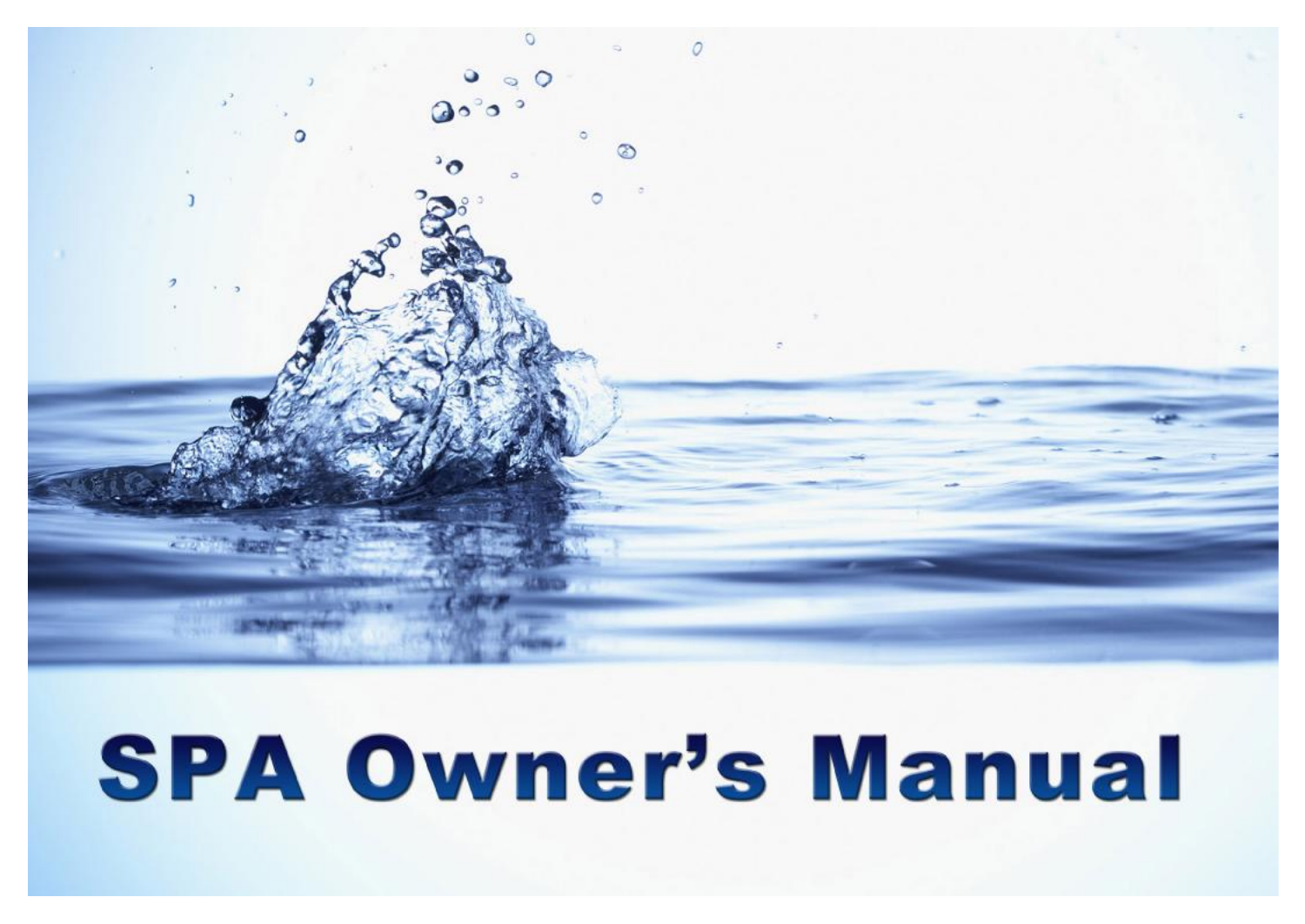# **TABLE OF CONTENTS**

| INTRODUCTION ---------------------                                                                                                                                                                     |
|--------------------------------------------------------------------------------------------------------------------------------------------------------------------------------------------------------|
| <b>MAIN FUNCTION AND PRODUCT</b><br>CHARACTERISTICS ------------------ 1                                                                                                                               |
| IMPORTANT INSTRUCTIONS ---------- 2                                                                                                                                                                    |
| Drainage requirement ----------------------- 2<br>Risk of electric shock ------------------------ 2<br>Temperature ------------------------------- 2                                                   |
| Medical conditions ---------------------- 2<br>Soak and cool time ----------------------------- 2                                                                                                      |
| Alcohol use and medication ------------------ 2<br>Child safety -------------------------------- 2                                                                                                     |
| Preventing slips ---------------------------- 2<br>Electrical appliances ----------------------- 3<br>Weather conditions ------------------------ 3<br>Ventilation --------------------------------- 3 |
| Chemicals ---------------------------------- 3                                                                                                                                                         |
| SPAINSTALLATION ------------------- 3                                                                                                                                                                  |
| Positioning and location of the SPA ------------- 3<br>Location requirement ------------------------ 4<br>Electrical requirements for your SPA ----------- 4                                           |
| SPA MAINTENANCE ----------------- 4                                                                                                                                                                    |
| Filling your SPA ---------------------------- 5<br>Draining your SPA --------------------------- 5<br>SPA control panel instruction ----------------- 5                                                |

| Jet instruction -------------------------------<br>- 5<br>Air Controls instruction ----------------------<br>6<br>Water Diverter instruction -------------------- 6<br>Aromatherapy canister instruction (Option) ------- 6<br>Water flow control instruction (Option) ---------- 6<br>Multimedia system instruction (Option) ---------- 6             |  |
|--------------------------------------------------------------------------------------------------------------------------------------------------------------------------------------------------------------------------------------------------------------------------------------------------------------------------------------------------------|--|
| SPA WATER MANAGEMENT &<br>7                                                                                                                                                                                                                                                                                                                            |  |
| The effect and adjustment of PH -------------- 7<br>------------------------------- 7<br>PH adjustment<br>Disinfection of the water ---------------------- 7<br>The application of other special<br>Chemical products --------------------------<br>8                                                                                                  |  |
| SPA CLEAN AND MAINTENANCE -------- 8<br>SPA surface clean and maintenance ------------ 8<br>Control panel maintenance ------------------ 9<br>Pillow maintenance ------------------------- 9<br>SPA cover maintenance -------------------- 9<br>Filter maintenance ----------------------------- 9<br>When your SPA is not in use ----------------- 10 |  |
| TROUBLESHOOTING                                                                                                                                                                                                                                                                                                                                        |  |
| THE LIMITED WARRANTY AND<br>AFTER SALES SERVICE --------------12                                                                                                                                                                                                                                                                                       |  |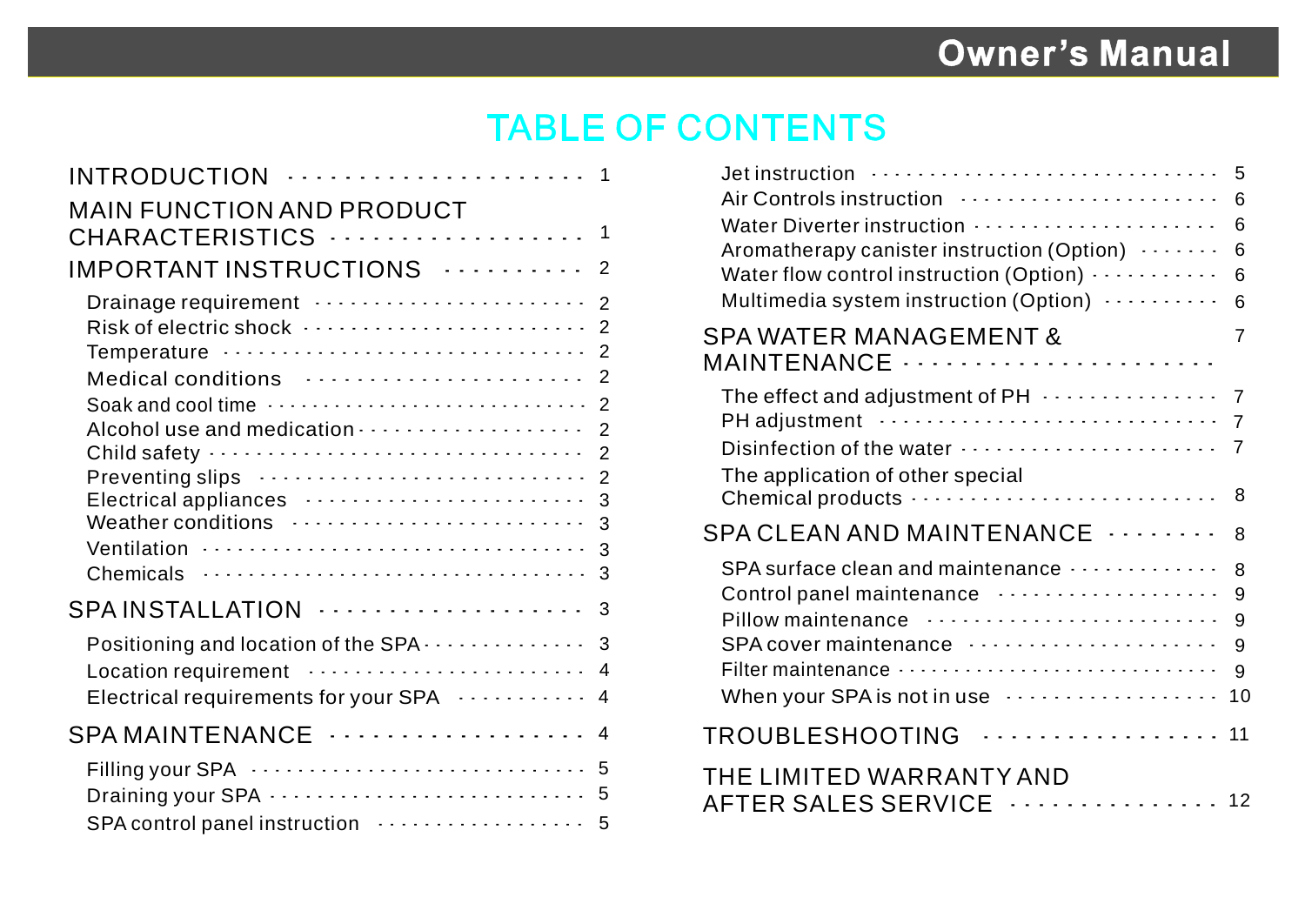## **INTRODUCTION**

- Welcome to your new spa. With the correct preparation and care, your new spa will provide you with many years of fun and relaxation. Please find the "User Manual" and "Quick Start Guide" in the product attachment.
- This manual has been developed to provide you with the information that you need regarding the preparation, installation, care and operation of your new spa. Please take the time to carefully read the entire manual to ensure that your spa preparations are carried out correctly. Also make sure that you familiarise yourself with the important safety instructions before using your spa.
- If you have any question or doubt on the operation or maintenance of this product, please contact your local dealer.

## **MAIN FUNCTION AND PRODUCT CHARACTERISTICS:**

- $\blacksquare$  Hydrotherapy function: The product comes with special hydrotherapy seats which are designed according to ergonomic engineering, different kinds of jets in the seat to help to achieve body therapy. Adjust the massage pressure by adjusting the face, water diverter and air regulator.
- Air blower therapy function: Turn on the air blower, specially designed air jets will blow lots of air bubbles to provide you bubble therapy and fun.
- **EXPA COMES EXPA COMES WITH HEATER IN HEATER FIG. 7 Heating function:** SPA comes with heater, once the user set the temperature, the heater will start to maintain the temperature to the set temperature and ensure the spa is available for all season.
- " Filter and circulation function: SPA comes with Filter which can clean the impurities inside efficiently, meanwhile, the system will run the Filter Cycle programming automatically, to kill the bacteria via the ozone released by the ozone generator.
- **Aromatherapy function:** This spa is fitted with an aromatherapy canister which contains scented oil.The soothing scent is dispersed into the water through special plumbing to help you relax.
- $Lightharpoonup$  The spa is fitted with an underwater light. The colour and mode of the light can be changed via the control system touch panel,helping you create an ambiance to suit your mood.
- Multimedia: The optional DVD/TV/IPOD allows you to enjoy video or music while exercising in the swim spa or relaxing in the spa.
- **Swimming (swim SPA):** Adjust the swim jets to create a powerful current which allows you to enjoy endless swimming without taking up a lot of space.
- **Surf sport (swim SPA):** Adjust the direction of swim jets to create a vortex. Enjoy the effect of surf in your swim spa.
- **Exercising (swim SPA):** With the help of an exercise band or swimming harness, you are able to do all kinds of exercise in swim spa.

Important declaration: All functions mentioned above are a general introduction to our spas products, The SPA you purchase may be difference. Please check it thoroughly before purchasing. The manufacturer reserves the right to modify and improve the product when necessary without prior notice and without entering into any obligation.

#### ----- 1 -----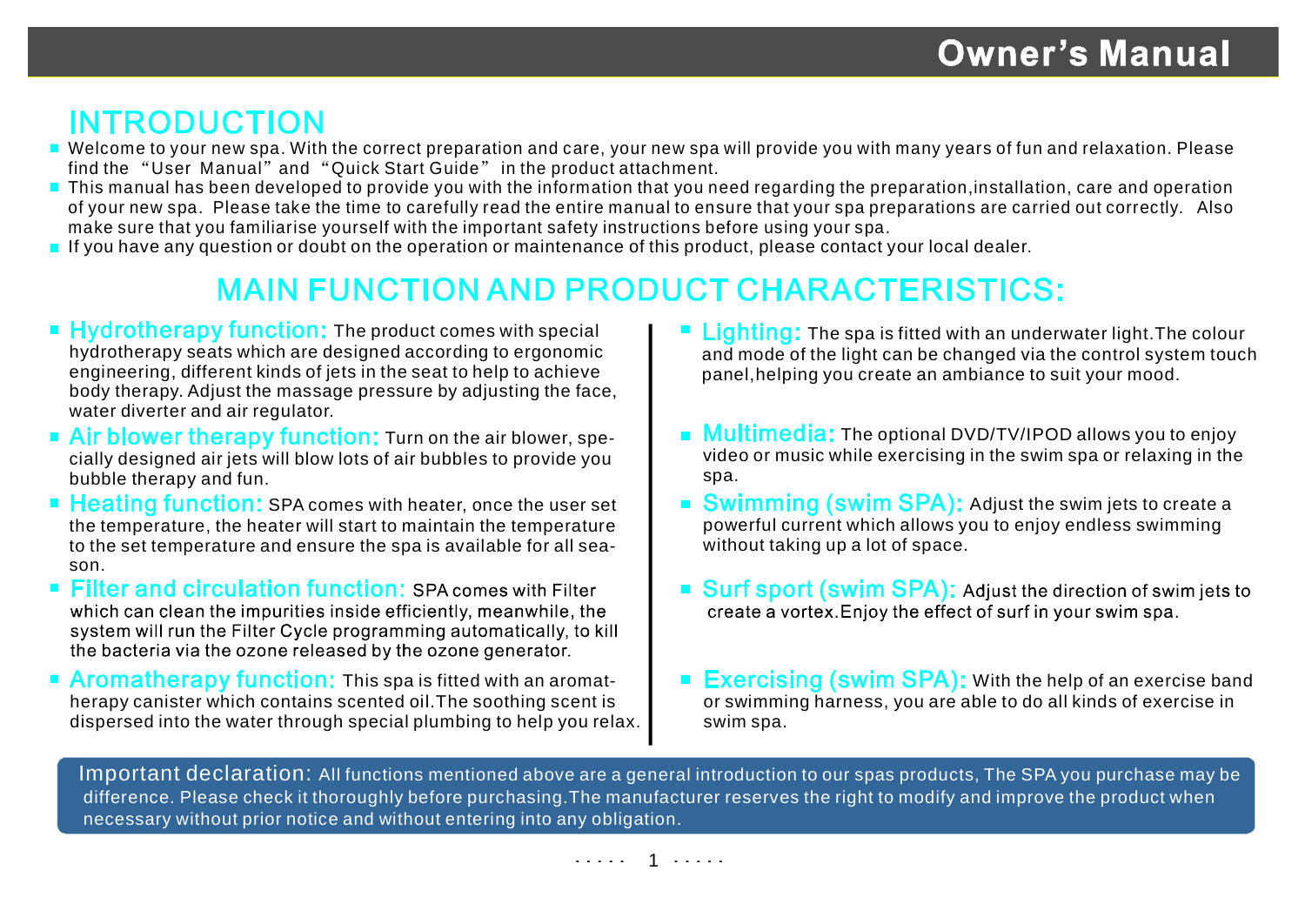## **IMPORTANT INFORMATION**

It is essential to familiarize yourself with general spa pool safety and water treatment procedures. Please make sure to familiarize below contents:

- Drainage requirement: Ensure that the spais not in a low or floodable position: as this could cause electrical equipment shortage or be dangerous to spa users.
- $\blacksquare$  Risk of electric shock: As with all electrical appliances there is a risk of electrocution. The engine room within the cabinet, houses the control unit that operates the spa. The door enclosing the unit should always remain shut. If water happens to enter the engine room, turn the spa off at the power outlet and make sure all the components are dry before attempting to power the spa back up.
- **F** Temperature: Keep your spa water temperature no higher than 40℃. Higher water temperatures can cause strain on the cardiovascular system. If the water temperature is higher than  $40^{\circ}\text{C}$ , get out of the spa and contact the dealer as soon as possible. It is recommended that the water temperature be no higher than body temperature i.e. 37.5 $\degree$ C.

#### ■ Medical conditions

- People with diabetes, high blood pressure, heart disease or other cardiovascular conditions should consult their physician before using a SPA.
- **•** To reduce the risk of contaminating spa water and minimize health risks, shower with soap and water prior to using the spa.
- **People with open sores or any type of infection should not use the** spa.
- Hot water is an ideal environment for spreading infection, especially if sanitizer levels are not properly maintained.
- Women who are pregnant should consult their physician before Using a spa.
- Soak and cool time: Limit spa use to no more than 15-20 minutes at a time. Some spa pools are equipped with a cooling seat. When you feel you are getting too hot, sit on the cooling seat and allow your body to cool. When you feel comfortable you may submerse yourself back into the spa pool. Sitting in the spa with your heart above the water level will dramatically decrease the time it takes to cool down. Hyperthermia may be fatal. Do not expose your body to prolonged exposure in water above normal body temperature.
- Alcohol use and medication: The consumption of alcohol in and around the spa pool is a hazardous practice. Never use glass drinking vessels near the spa pool. Alcohol can cause drowsiness and lead to drowning. Any person taking medication should consult their physician before entering the spa pool.
- Child safety: Children should not be permitted to use the spa without adult supervision.
- **Preventing slips:** Always take care when entering and exiting a spa due to slippery, uneven surfaces. Handrails and non-slip surfaces will help to minimize the risk of slipping and falling. In some cases steps may be needed to make entering the spa easier.

#### **ELocation requirement**

- Before installing, it is better to ask a professional to check the spa position.
- Avoid placing the SPA where water could flood into the electrical equipment compartment, and also protect the unit from direct contact with very damp areas.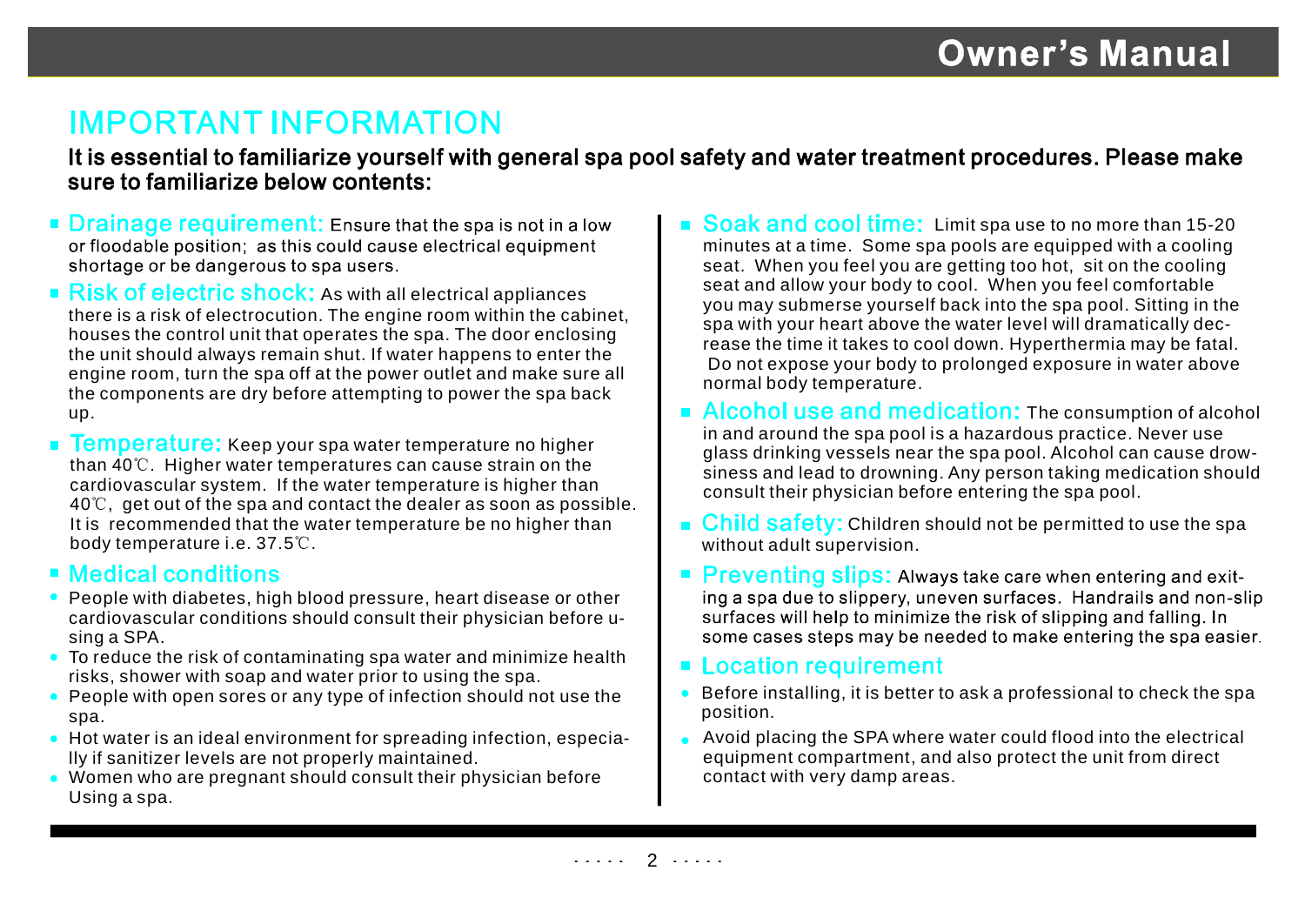- Electrical appliances: Never have any electrical devices within 2 meters of the spa.
- Weather conditions: Do not operate or soak in a SPA during severe weather conditions *i.e.* thunderstorms, cyclones or electrical storms.
- Ventilation: If the SPA pool is not sufficiently ventilated some people may experience throat irritations. Make sure that the SPA pool is properly ventilated if you are installing it in an enclosed area.
- Chemicals: SPA chemicals are necessary to control bacteria, prevent infection and maximize the life of your SPA and its equipment. However, in concentrated form these chemicals, like other household chemicals, can be hazardous. Always handle and use them with care.Refer to the product's label for safety and handling information. A more in-depth explanation on how to use chemicals in your SPA can be found in the Water management & maintenance.

## **SPA INSTALLATION**

Please always find a professional to install your SPA, The manufacturer shall not be responsible for any damage caused by an improper installation or an installation performed by non-qualified personnel.

#### • Positioning and location of the SPA

- Your spa needs to be positioned so that the spa's equipment is easily accessible. The equipment is located (in most cases) at the front of the SPA and will need to be accessible for service and power connection. It is recommended that you have access to all sides allowing at least 1/2 a metre access around all 4 sides of your SPA for future access if required. It will be the owners responsibility to make sure this is completed prior to the service being carried out. All portable SPA equipment must be ventilated. Do not obstruct any vents in the cabinet.
- 

It is recommended to place the SPA away from trees, as falling leaves may block the filter.

Important note: Do not leave your SPA uncovered in direct sunlight. The SPA has closed cell insulation foam under the shell.If left exposed to direct sunlight the surface temperature can build up to 200  $^{\circ}\textrm{C}$  causing damage to your SPA. It is suggested that you have the hard cover over your SPA while not in use.Leaving the SPA uncovered and exposed may void your warranty on your SPA and its accessories.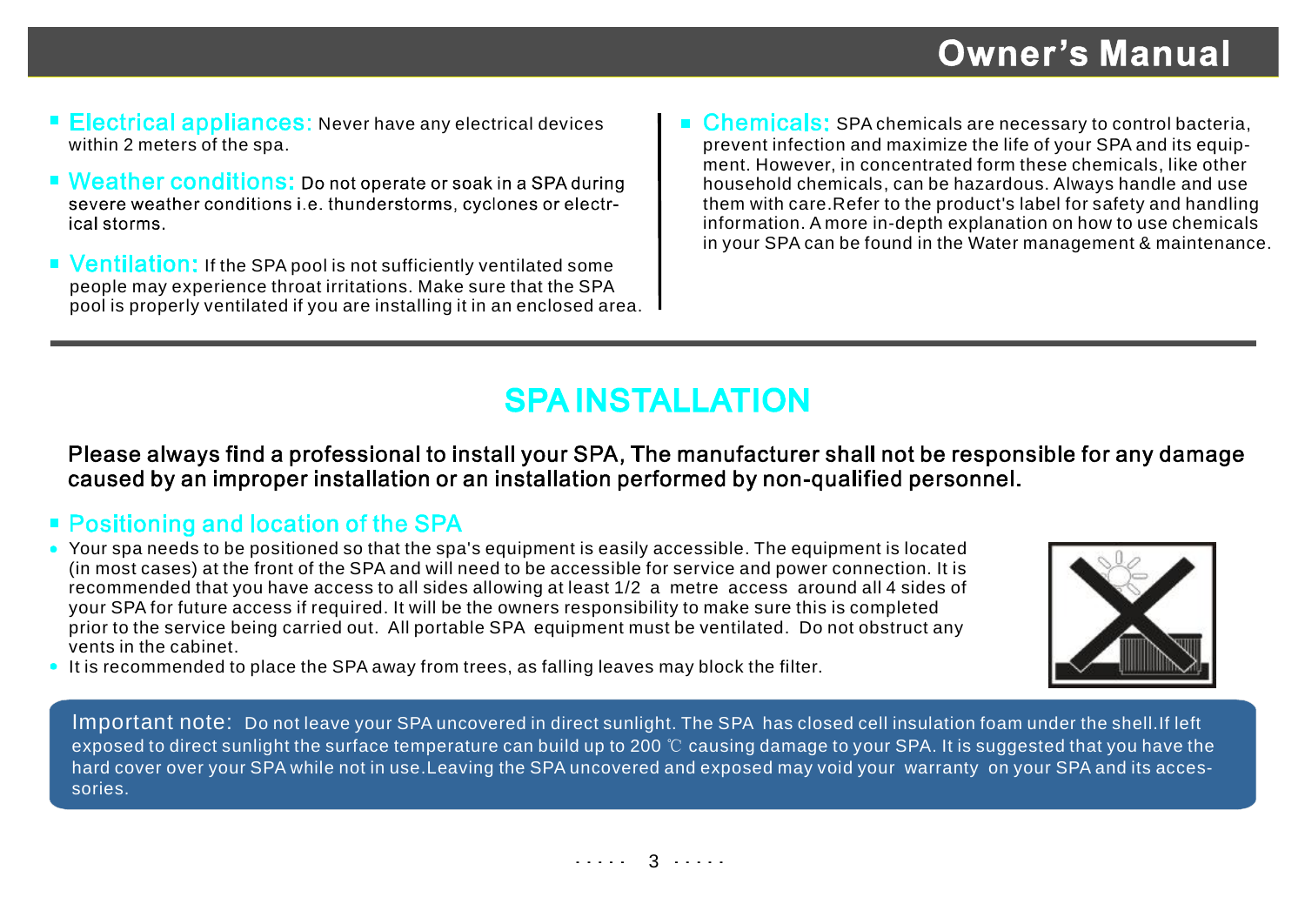- Position the SPA horizontally, placing the whole base on a smooth, flat and level surface capable of supporting the weight when used. (The weight of the SPA , the water and the weight of the bathers need to be taken into account ).
- **The SPA cannot be placed on a curved, soft, sandy surface or** blocks .



## **IMPORTANT ATTENTION**

#### ■ Electric installation

- The electrical supply to your new spa will require a dedicated circuit with no other appliances or sockets sharing the power. Electrical burnout due to incorrect amperage WILL NOT be covered by warranty. All electrical connections must be carried out by a qualified electrician.
- Ensure your new SPA is safely earthing. Ensure the main power supply has installed high sensitive leakage protectors. Recommend 30mA leakage protectors.
- Please refer the control system instruction manual before electrical installation.

## **SPA MAINTENANCE**

Owning a spa is fun, relaxing and therapeutic, but more importantly we must look after our investment to keep it healthy and economical, thus avoiding unnecessary premature repair costs. Detailed below is a simple step-bystep procedure to follow.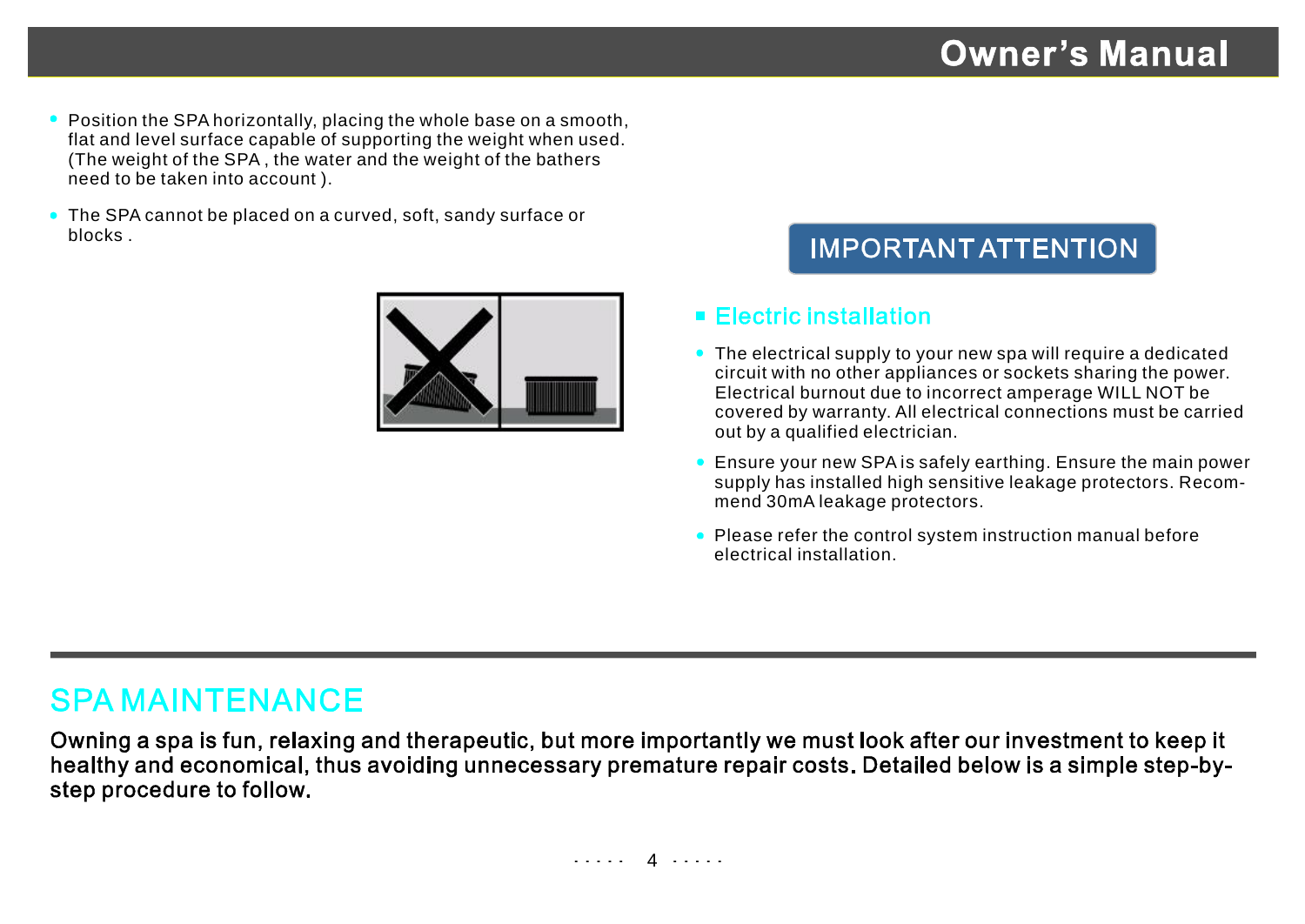# **Owner's Manual**

## **Eilling your SPA**

- Before filling your spa, please check and tighten all barrel unions on pumps and heater as they may become loose during transit.
- **Please check and make sure all the check valves are all in the** open position.
- Check the drainage valve is shut off.
- Check that all jets are in the open position. Turn anti-colckwise to turn your jets on.
- Fill your SPA with water. Fill the water through the filter in order to prevent air blockages in the pumps.

Fill water to the line on the water level indicator.

#### The required water level



Note: To avoid any damage to the components. Do not fill hot water over 40℃ into your SPA.

#### • Draining your SPA

**If you use your SPA say once or twice a week, the need to drain** 

#### • SPA control panel

For SPA control panel operation please refer to the User Manual of the Control System.

#### **Jet instruction**

Jets are the main parts in which massage comes into effect.

- Turn the jet face clockwise about 1/4 of a turn, the jets are turned on.
- **Turn the jet face anti-clockwise about 1/4 of a turn, the jets are turned off.**

your spa will be less frequent than a SPA owner who uses their SPA three or more times a week .Therefore,it would be recommended that a SPA be drained at least every 3 months.

Your drainage valve is positioned at the front corner of the base. Details for drainage are as follows:





1. Remove the cap of the drain valve 2.Connect a 3/4 inch hose or screw a by turning anti-clockwise.







3. Turn value anti-clockwise. 4. Pull outwards and the SPA will begin draining.

Note:Ensure the power is shut off before draining.Equipment damage caused by dry running will not be covered under warranty.



Note: Some jets and the air jets are unadjustable. Don't rotate these jets with force. It may cause damages to the jets.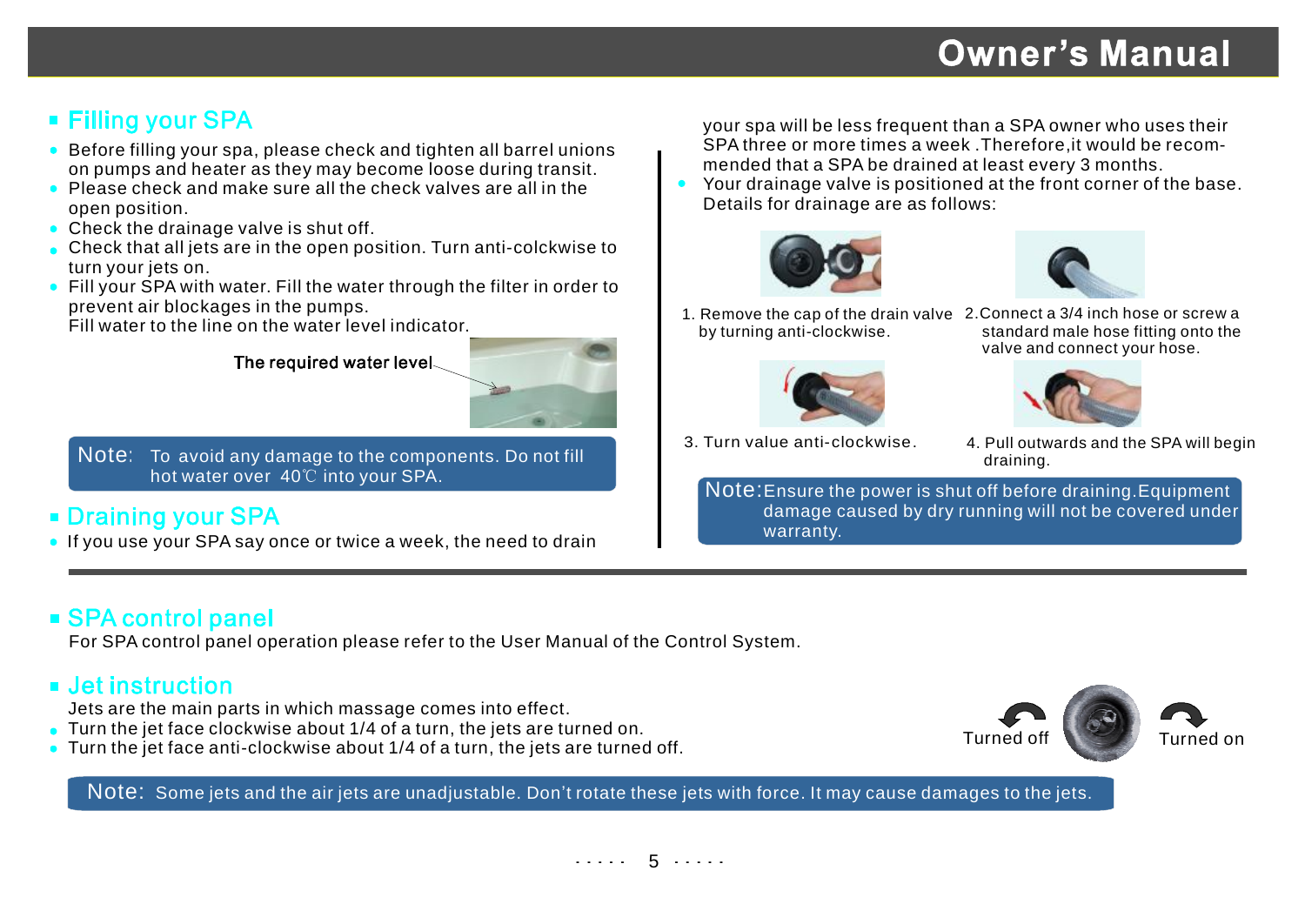#### Air controls instruction

Air controls affect the pressure of your jets by adding air. You may have more than one air control on your spa, each of which will be associated to a certain group of jets. By opening an air control when the pump is on air will be drawn into the water flow.

- When the air control is turned clockwise, it will decrease the power of the massage jets.
- When it is turned anti-clockwise, it will increase the power of the massage jets.



Note: For better heating efficiency, please turn the air controls off. The air blower may cool the spa water temperature.

#### • Aromatherapy canister instruction

- The aromatherapy canister allows you to add soothing scented essential oils to the spa water.The aromatherapy canister is composed of the canister cover, canister and canister holder.Turn the canister anti-clockwise to open and increase the aromatherapy. Turn the canister clockwise to decrease the aromatherapy.
- To replace the aromatherapy oils.Turn the aromatherapy cover anticlockwise, turn the canister anti-clockwise. Check the level of oils in the reservoir.Replace when empty. Contact your local dealer for replacement.



Aromatherapy canister knob

Turn the canister knob to adjust the level of aromatherapy.



Turn the canistert cover anticlockwise to open.



Aromatherapy canister Aromatherapy canister holder Sealing cover

Turn the sealing cover anti-colckwise to open before use.

Note: To help aromatherapy oils last longer, remember to turn the aromatherapy canister off when the spa is not in use.

#### ■ Water diverter

The Water Diverter allows you to adjust the massage power. Rotating the water diverter will divert the massage power of different seats.



The Water Flow Control controls the flow of water to the options,such as waterfalls and fountains. Rotating the water flow control will turn on, turn off and adjust the water flow.



## • Water flow control instruction (Option)

Note: For better heating efficiency, turn the water flow controls off when the spa is not in use.

#### • Multimedia system instruction (Option)

The spa may obligate to connect with DVD player, CD player,Ipod ect. Pop up speakers and multimedia system. Please check before using, which multimedia system you have for your SPA.

Note: Pull off the cover of the DVD player after using. For details, please refer to the user's manual of DVD player.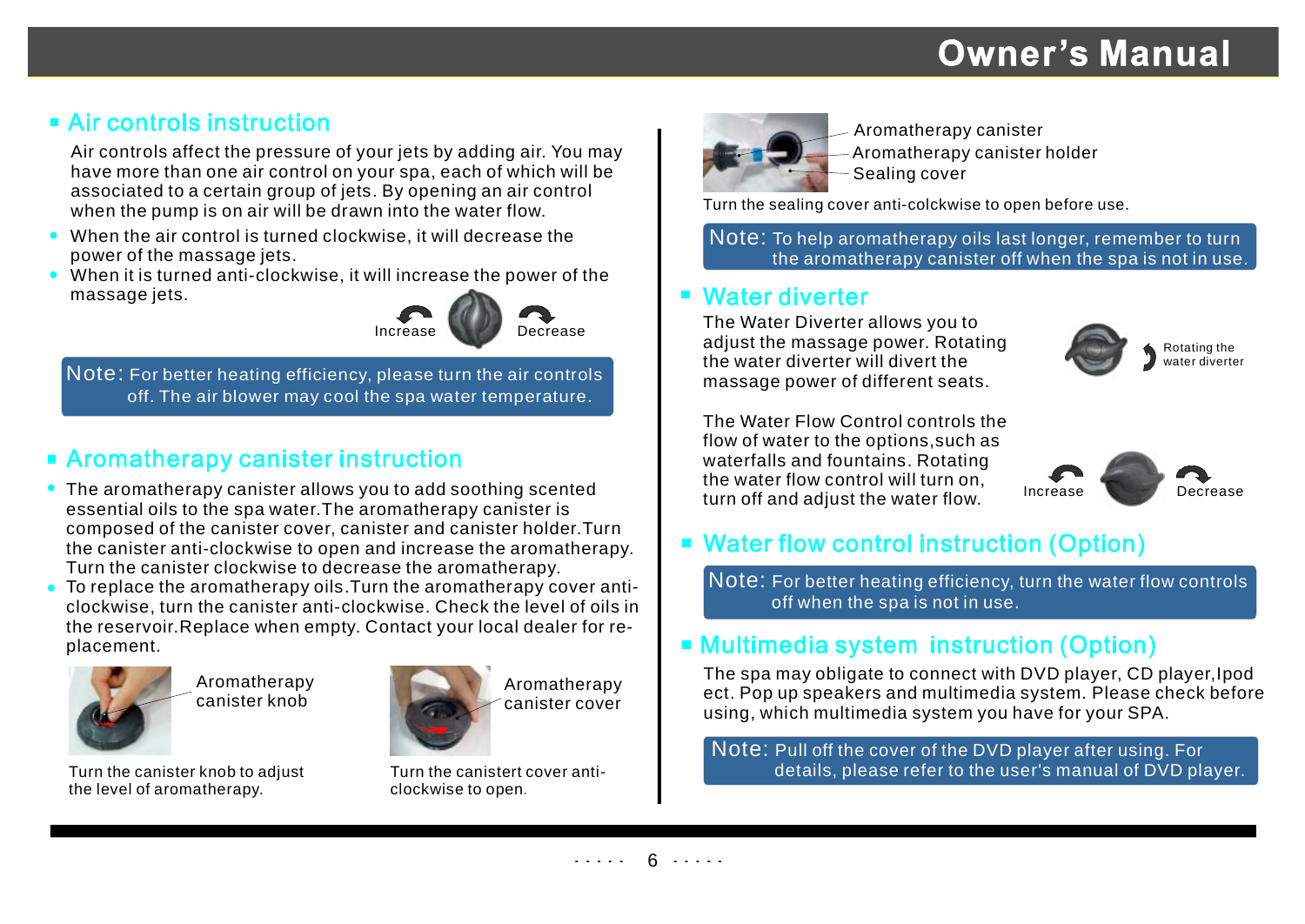## **SPA WATER MANAGEMENT & MAINTENANCE**

- Please note that these instructions are just a guide to maintain the spa's water quality. Before any actions, please consult your local SPA specialist for proper amount of sanitizer use, and take proper action depending on the capacity of the SPA.
- You should never use pool grade chemicals in your spa. Any damage to equipment caused by using pool grade chemicals or Other improper chemicals will not be covered under warranty.
- Spa water should be professionally tested at least once a month, it's recommended that the water is tested weekly by the end user. When adding chemicals to the spa, make sure the pumps are running and allow 20-30 minutes for the chemicals to mix. Test the water after the chemicals are sufficiently mixed into the water.

Note: Do not cover the SPA for at least 30min after adding chenicals.

#### • The effect and adjustment of pH

• Low pH (below 7.2) causes sanitizers to dissipate more rapidly, increases corrosion of surfaces and equipment, and may make water irritating to spa users. If pH is high (above 7.6) chlorinating sanitizers are less effective, surfaces and equipment can scale, water may cloud and shorter filters runs may occur.

ATTENTION! The pH level measures the acidity and alkalinity: Values above 7 are alkaline and below 7, are acid. A PH index of between 7.2 and 7.6 is recommended.

WARNING: Please make sure that the correct PH level is maintained, any damage caused by an inadequate PH level is not covered by your Spa guarantee.

#### • PH adjustment

- Check the pH of the Spa water daily using the pH tester. (not supplied)
- If the pH is above the above-mentioned indexes, do not enter the SPA temporarily. Wait for two hours and re-do the pH test.
- If the pH is below the above-mentioned indexes, let the pumps prime. Wait for two hours and re-do the pH test.
- If the proper pH level can not be maintained by the above instructions, please add appropriate amount of acidity-alkalinity balance reagent into the water, uncover the spa cover, leave it mix in for 20 minutes, then re-do the pH test;

#### • Disinfection of the water

Disinfection of the water is of utmost importance in order to destroy algae, bacteria and organisms that could develop in the water. However, excessive disinfection could cause skin and eye irritation.

- Bromide tablets: Are a suitable disinfectant for the Spa water. This product is placed in the pre-filter and gradually dissolves. Check the residual bromide level daily using the Br analyser set. The recommended level of residual bromide is between 2.2 and 3.3 ppm.
- Disinfection with OZONE: Ozone or O3, is and oxidizing chemical compound, which is very effective for disinfecting water. The main advantage of ozone is that it leaves no chemical trace and is odorless.Generally the spa is equipped with 1 ozone generator which produces ions from oxygen in the atmosphere. This is an automatic process and resulting product is injected into the water through the ozone jets. It is recommended that the ozone disinfection is operated twice a day and the duration is maintained within 1~2 hours, thus the ideal disinfection effect can be obtained and the life span of the ozone generator can be extended.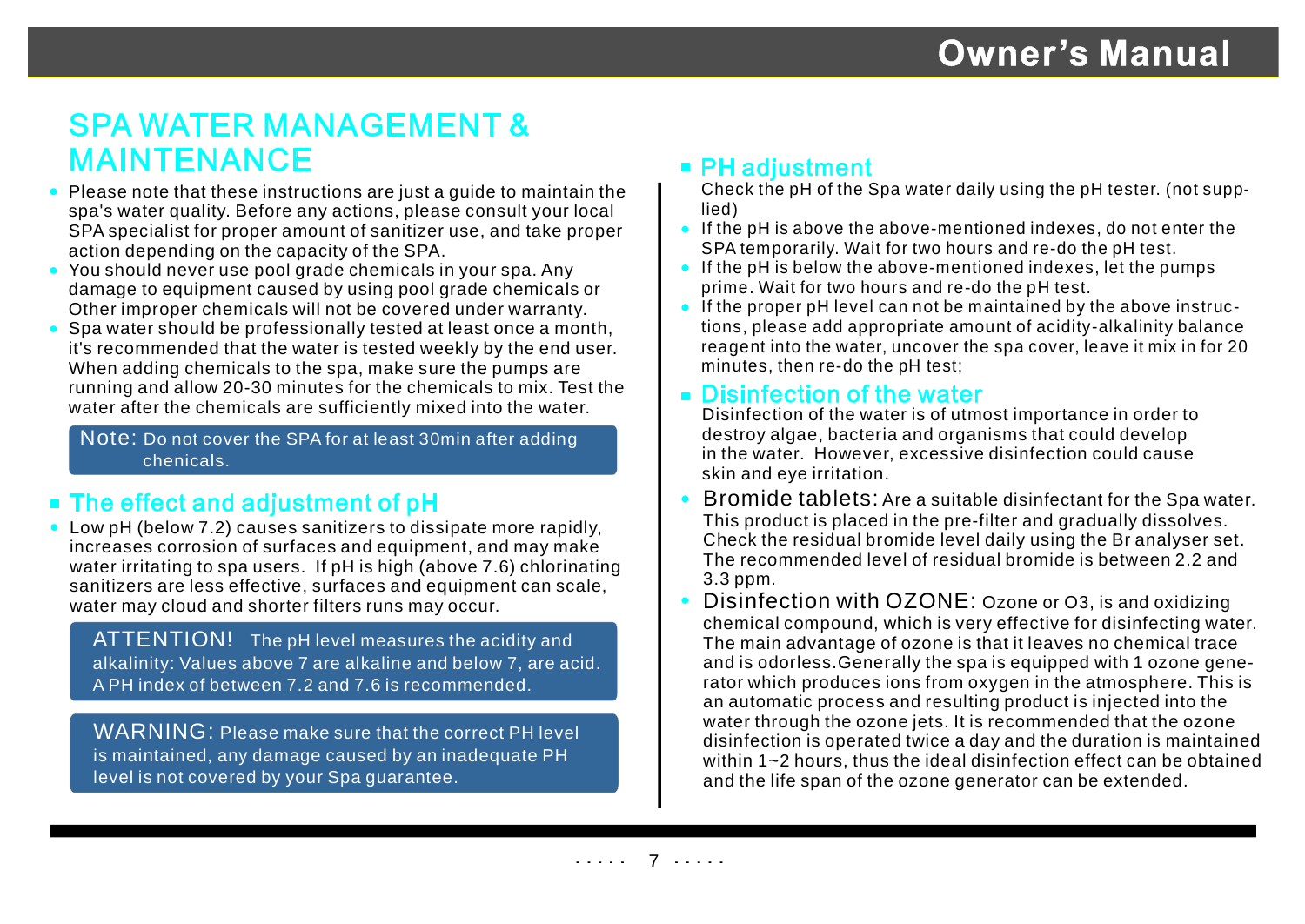# **Owner's Manual**

#### • The application of other special chemical **products**

Besides the pH adjustment and the above-mentioned disinfection ways, there are some cleaning products which can be used in spa water;

- ANTI-CALCAREOUS: it can be used to prevent/reduce precipitation of calcium salts (scale), especially in hard water areas. Use it once a week and whenever the water is renewed.
- SPAALGAECIDE: Prevent algae from growing in the water, use it once a week and whenever the water is renewed.
- ANTIFOAM: Prevent precipitation of calcium salts (scale), use it once a week and whenever the water is renewed.

#### WARNING!

Add the exact amounts to the water, as specified. Do not mix products, to avoid possible reactions.

Do not smoke while handling these products - they may be flammable.

Do not add chemical products to the water if there is someone in the spa.

Keep containers tightly closed in dry, well-ventilated places, and keep these products away from children.

Do not inhale chemical products, and take care not to let them come into contact with the eyes, nose or mouth. Wash hands after use.

Follow the emergency instructions on the product label in the event of an accident or ingestion.

## **SPACLEAN AND MAINTENANCE**

The SPA surface is made of high gloss acrylic. It is recommended that the spa surface (above the water line) be cleaned once a week to remove dirt build up and scum lines. The whole spa surface should be cleaned when the spa is drained.Cleaning details are below.

#### • SPA surface clean and maintenance

The spa surface is made of high-gloss acrylic, we must keep it clean, we suggest that clean the spa outside surface once a week and clean the whole spa after drain. Details steps as below:

- Clean the surface with wet towel. A neutral detergent and soft towel may be used. Do not use detergent with ketone or chlorine water.
- **If the surface has some light scratches, it can be polished with a** fine cutting compound and finished off with a fine polish.
- Please do not clean the spa surface with any chemical solution/ Kernel or crude tools; do not scratch the spa surface with hard material or knife.
- Please do not clean the spa surface with nail polish, nail polish remover, dry detergent, acetone, paint remover ect. It will damage the surface.
- Do not touch the spa surface with any heat source over 70℃.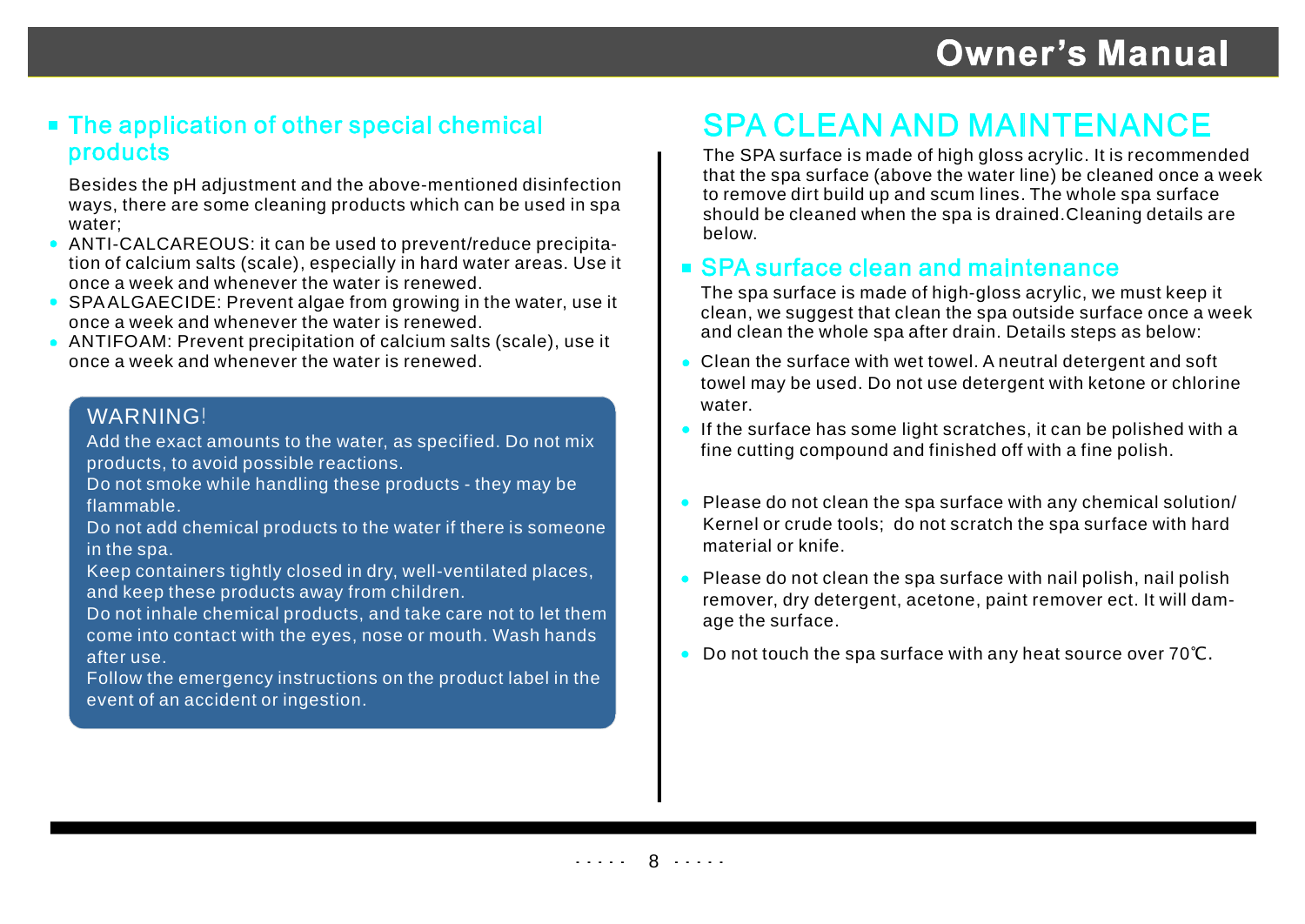#### • Control panel maintenance

- Please do not touch the control panel with hard objects to avoid scratching.
- Please avoid prolonged direct sunshine on the control panel.
- Please keep the control panel covered when not in use.

#### ■ Headrest mainerance

- Clean the headrests with a neutral detergent.
- Excessive chemical levels and ozone may cause fading of headrests.Headrests can be removed after use. Fading is not covered by warranty.

#### • SPA cover maintenance

- Clean the spa cover with soapy water.
- Do not pull of carry the cover by the link in the middle of the cover.
- Do not sit, lie or jump on the cover, damage this may cause is not covered by warranty.

Note: Please cover the spa cover after use or clean . Leaving the spa uncovered and exposed may void your warranty on your spa and its accessories.

#### $\blacksquare$  Filter maintenance

You should clean your filters regularly. Once a week you should remove your filters and hose any debris out of them with a high pressure hose. Once a month you should soak your filters in a cartridge filter cleaning solution and then hose off with a high pressure hose.

### **Filter cleaning**

- Turn off the power;
- Remove the cartridge (please read the filter removal instruction before dong so).
- Remove the cartridge by turning counter clockwise.
- Clean the cartridge with water to remove debris by spraying from top to bottom at a 45° angle.
- **Install the filter and cartridge after cleaning.**
- Turn on the power.



Warning: Before removing your filters, ALWAYS ensure that the power to your spa is turned off. If you leave your power on and anything is drawn into the pump(s) or heater, causing either to fail, the fault will not be covered under warranty.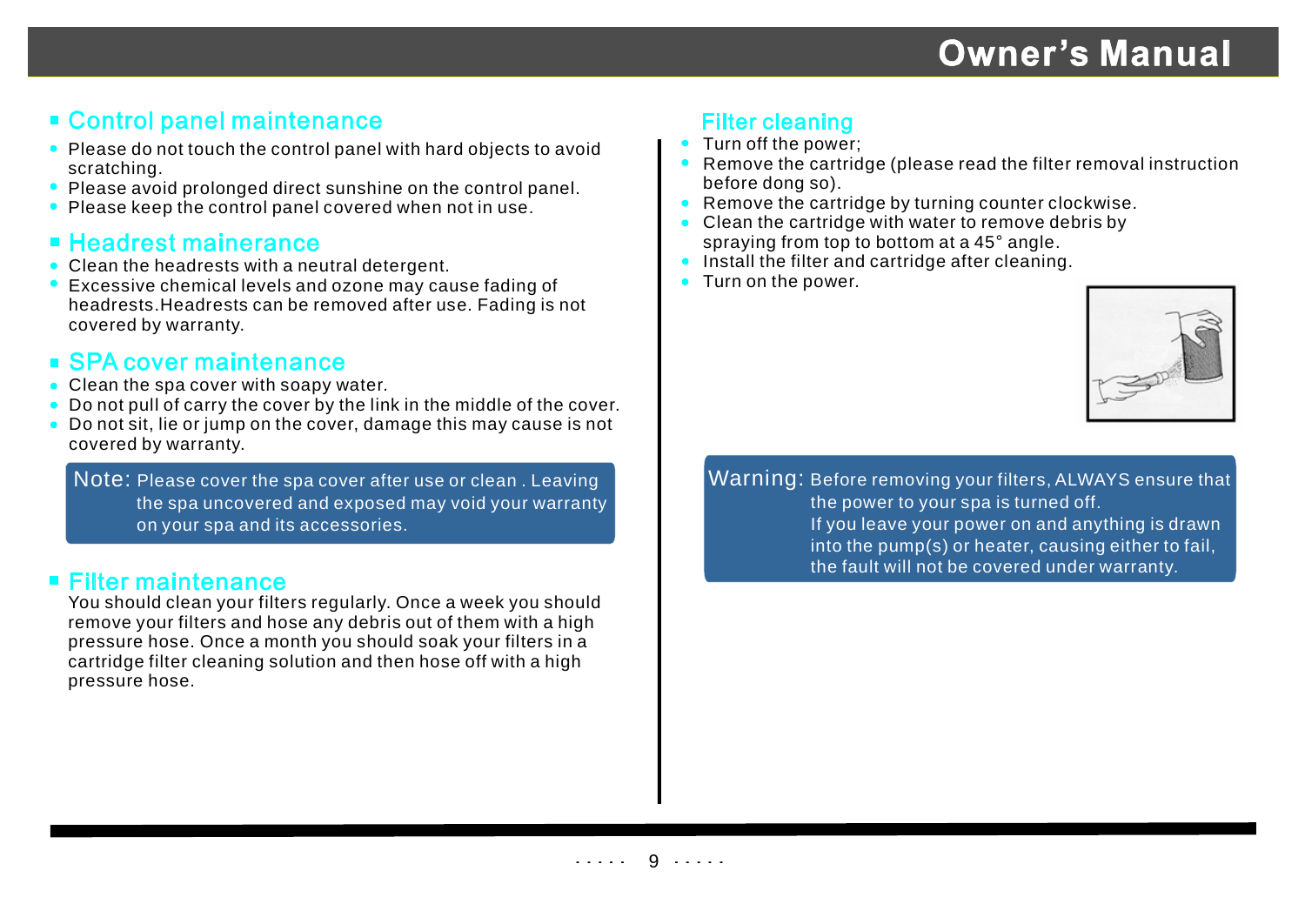# **Owner's Manual**

## **Filter remove and install**

#### **E** Remove the RD cartridge and filter

- Lift up the RD cartridge filter, turn the screener counter clockwise to remove.
- **Turn the filter counter clockwise to remove.**
- Go the opposite way to install the cartridge filter.

#### ■ Remove the CMP cartridge and filter

- Open the cartridge cover.
- **Turn the cartridge counter clockwise to remove.**
- Remove the screener over the filter.
- Remove the filter.
- Go the opposite way to replace the filter and cartridge.

#### " Removal of twin front access filters

- Lift the front panel upwards to remove and pull screener out.
- **Turn the filters counter clockwise to remove.**
- Go the opposite way to replace filters.

#### • Remove big size front access stopper filter

- Take off the top cover.
- Go counter-clockwise to remove the paper filter.
- Go opposite to install the front access stopper filter.

## • When spa is not in use

If you are going away for a period longer than 2 months, it is recommended that you turn your spa off and empty it. It is important to remember to leave the cover on even while empty to protect the shell. If you are going away for a few days or weeks, do not turn your spa off completely.

Turn the temperature down to 15 degree, so that the filtration cycles are still functioning but the spa doesn't heat.

#### $\bullet$  3-5 days

Test the spa water to check PH and sanitister levels and adjust if necessary.Cover the spa. Test water balance and adjust if necessary before using the spa again.







Paper filter

Screener



#### $-5-14$  days

Set the spa to the lowest temperature setting. Check the water balance and adjust if necessary. Cover the spa. Check water balance and adjust if necessary before using the spa again.

• More than 15 days

Turn the power off, open the drain valve and drain the spa clean, remove the filter, dry the spa and cover with the spa cover.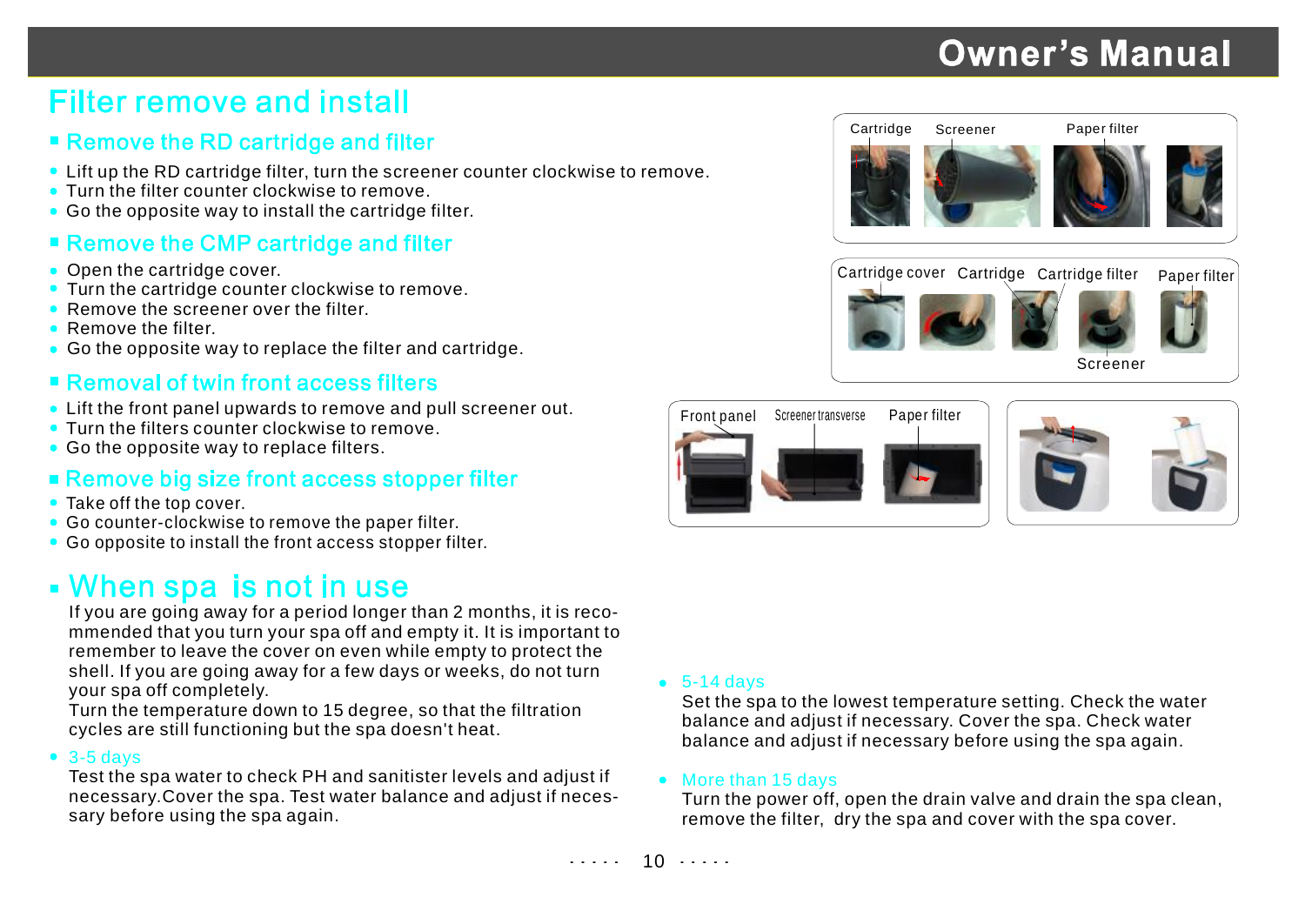## **TROUBLESHOOTING**

| <b>Description Of Trouble</b>                                               | Analysis                                                                                                                                                                           | <b>Solution</b>                                                                                                                                                                                                                                                               |
|-----------------------------------------------------------------------------|------------------------------------------------------------------------------------------------------------------------------------------------------------------------------------|-------------------------------------------------------------------------------------------------------------------------------------------------------------------------------------------------------------------------------------------------------------------------------|
| An error message appears<br>on the LCD display and the<br>spa stops working | Error detected by digital diagnostics function                                                                                                                                     | Please check the error message trouble shooting in the control<br>system manual, and then contact your local dealer if you are<br>unable to resolve the issue                                                                                                                 |
| SPA can't start in any mode                                                 | Power off<br>Control panel is locked<br>Control panel failure(display showed error<br>message)                                                                                     | Check the power switch on or leakage switch is turned on<br>Check the control panel is unlocked<br>Check the failure code in control system manual for solution,<br>then contact your dealer to do the maintenance.                                                           |
| SPA starts automatically                                                    | Filtration program is operating<br>Heating function is operating<br>Antifreezing function is operating                                                                             | • The control system will automatically stop when<br>the program finishes.                                                                                                                                                                                                    |
| The water pump turns off                                                    | The pump running time is more than the system<br>default maximum running time<br>The pump motor is overheat protected                                                              | Repress pump button to restart pump<br>• Turn pump off for 1 Hour to cool and then start pump                                                                                                                                                                                 |
| Pump running after filling spa<br>but no water coming through<br>jets       | The jets are closed<br>Air blockage in the water pump                                                                                                                              | The jets are closed<br>Turn pumps on and off several times to drain the blocked air. Unscrew<br>the live union on the water pump to release the air and then screw on<br>tightly. Note: Fill the spa with water through the filter to prevent air<br>blockages in the pump(s) |
| Heater heating slowly or<br>failing to heat                                 | Temperature setting is low<br>Filter cartridge dirty and blocked<br>No spa cover on the spa causing heat loss<br>Jets connected to the circulation pump is closed<br>Heater broken | Set the temperature up<br>Clean or replace paper filter core<br>Put the cover on the spa<br>• Turn on the jets<br>Contact the local dealer for maintenance                                                                                                                    |
| Reduced water flow through<br>the jets                                      | Jets are not fully opened<br>Jets are blocked<br>Air valve is turned off<br>Water diverter closed to the seat                                                                      | Turn on the jets fully<br>• Turn counter-clockwise to take off the jets fitting and clean the<br>jets chamber if blocked.<br>• Turn on the air valve switch<br>Divert the water diverter to the seat jets wanted<br>Check the water pump side-check valves are fully opened   |
| Uneven water flow from jets                                                 | Suctions or filter are blocked<br>• Water pump side-check valves are not fully opened                                                                                              | Clean the suction or filter<br>Check the water pump side-check valves are fully opened                                                                                                                                                                                        |